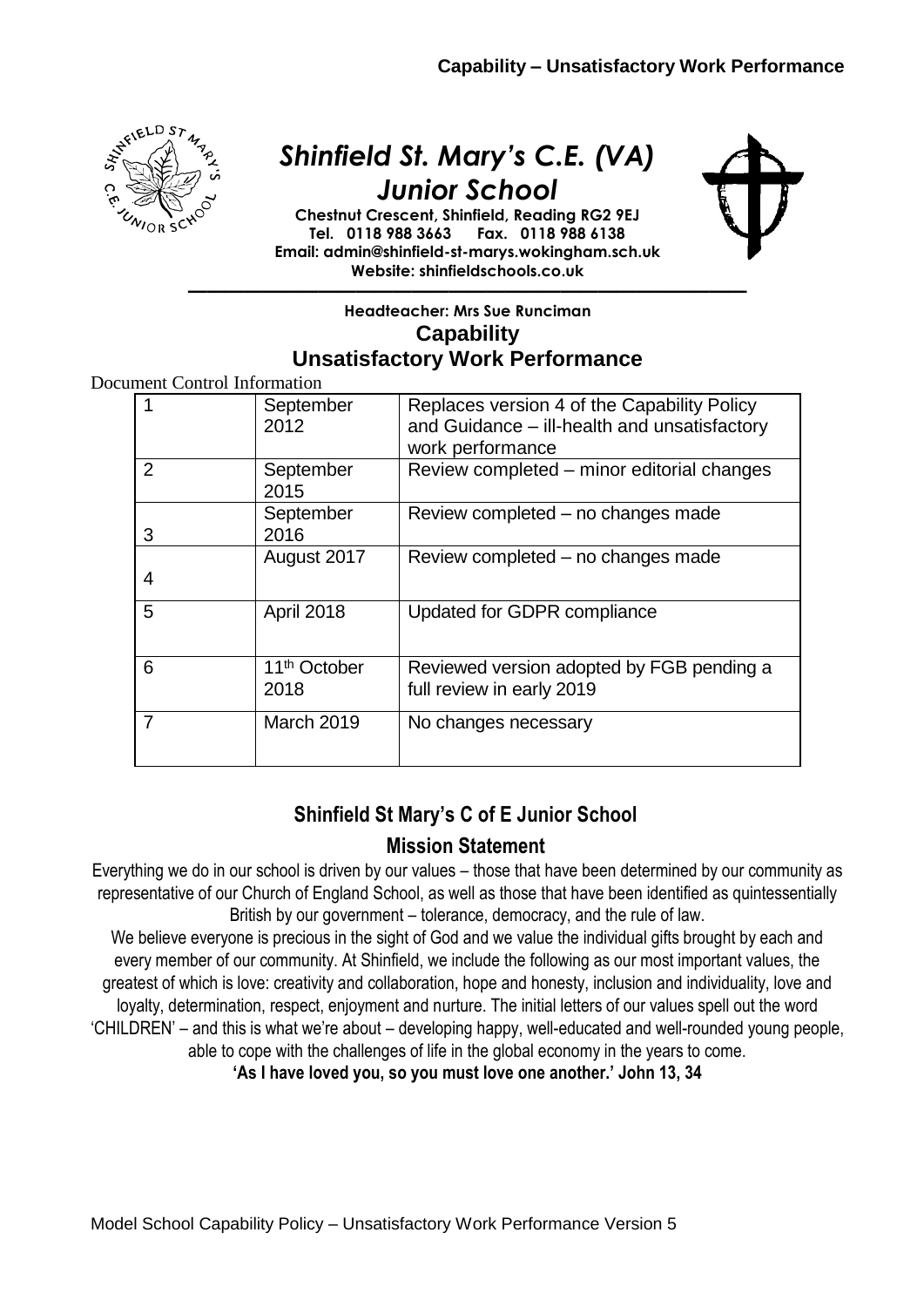## **Title: Model Policy and Guidance for Capability – Unsatisfactory Work Performance**

| Date:<br><b>Version:</b><br><b>Author:</b> | <b>Classification:</b>                                                                                                                                                                     | <b>April 2018</b><br>5<br><b>Internal public</b><br><b>Nicky Barlow</b>                                                                                                                                                                 |                                                                                              |
|--------------------------------------------|--------------------------------------------------------------------------------------------------------------------------------------------------------------------------------------------|-----------------------------------------------------------------------------------------------------------------------------------------------------------------------------------------------------------------------------------------|----------------------------------------------------------------------------------------------|
| <b>List of Contents</b><br>Page No         |                                                                                                                                                                                            |                                                                                                                                                                                                                                         |                                                                                              |
|                                            |                                                                                                                                                                                            | <b>Capability Procedure Flow Chart</b>                                                                                                                                                                                                  | 4                                                                                            |
| 1.                                         | <b>Policy Statement</b>                                                                                                                                                                    |                                                                                                                                                                                                                                         | 5                                                                                            |
| 2.                                         | <b>Purpose</b>                                                                                                                                                                             |                                                                                                                                                                                                                                         | 5                                                                                            |
| 3.                                         | <b>Scope</b>                                                                                                                                                                               |                                                                                                                                                                                                                                         | 5                                                                                            |
| 4.                                         | <b>Principles</b>                                                                                                                                                                          |                                                                                                                                                                                                                                         |                                                                                              |
| 5.                                         | <b>Keeping Records</b>                                                                                                                                                                     |                                                                                                                                                                                                                                         |                                                                                              |
| 6.                                         | <b>Capability Procedure</b>                                                                                                                                                                |                                                                                                                                                                                                                                         |                                                                                              |
| 7.                                         | <b>Roles and Expectations</b><br>All Employees<br>Managers/headteachers<br><b>HR Consultant</b><br><b>Headteachers</b><br>Grievance<br>Suspension<br><b>Dismissal</b><br><b>Timescales</b> | Defining Work Performance/Capability Issues<br><b>Trade Union/Staff Representatives or Work colleagues</b><br><b>Trade Union Representatives</b><br>Non-Attendance of Employee<br><b>Transition from Appraisal to capability Policy</b> | 6<br>6<br>6<br>6<br>7<br>7<br>$\overline{7}$<br>7<br>7<br>$\overline{7}$<br>8<br>8<br>9<br>9 |
| 8.                                         | <b>The Formal Procedure</b>                                                                                                                                                                |                                                                                                                                                                                                                                         | 9                                                                                            |
|                                            |                                                                                                                                                                                            | Stage One – Formal Capability Hearing/First Written Warning<br>When Dealing with Poor Performance - Target Setting<br>Stage Two - Formal Capability Hearing/Final Written Warning                                                       | 9<br>10<br>10<br>11                                                                          |
|                                            | Dismissal - Stage Three<br>The Appeal<br>Grounds of Appeal                                                                                                                                 |                                                                                                                                                                                                                                         |                                                                                              |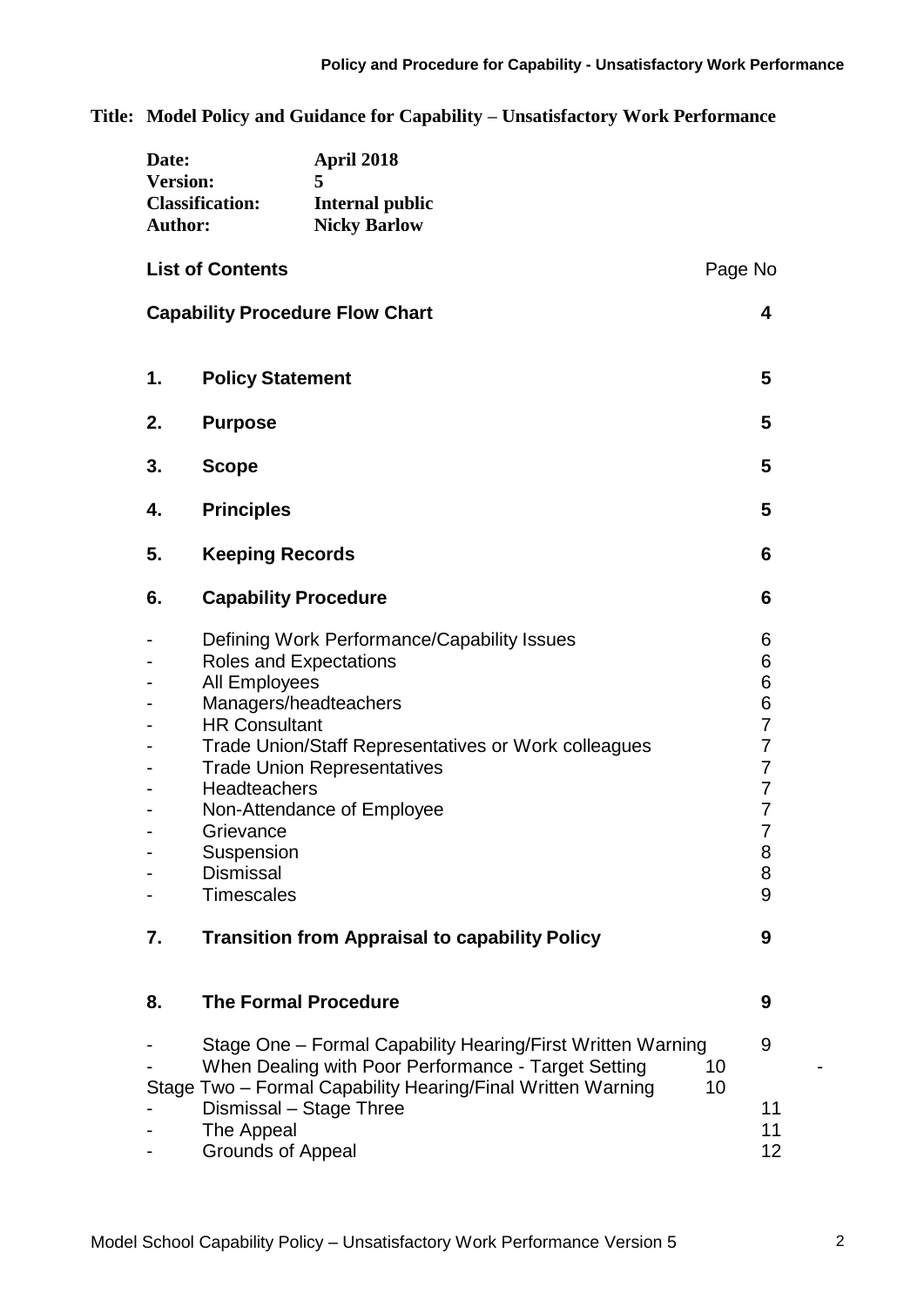



**Note: The timings given above are illustrative only and are offered as minimum periods, which will be appropriate only in some cases. In other cases longer review periods may be appropraite. Schools will need to tailor the length of their monitoring and review periods to suit individual circumstances.**

#### **1. Policy Statement**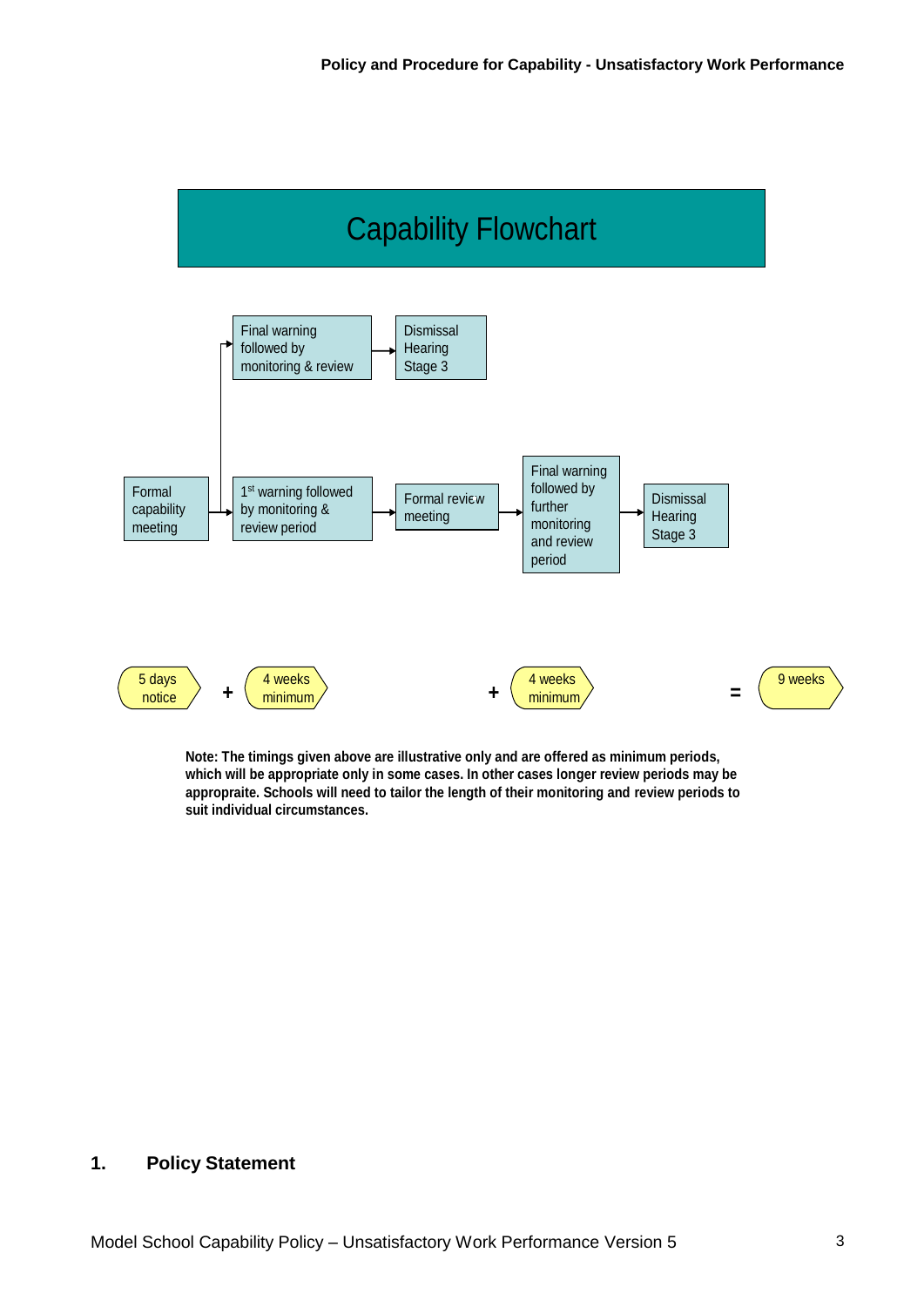1.1. Shinfield St Mary's CE Junior School seeks to provide each employee with the guidance, development and support necessary to assure a productive and rewarding career.

The School aims to provide its services in the most efficient and effective way possible. The School has an obligation to consider the effects of poor performance on the quality and provision of services, and on other employees.

1.1.1. This capability policy and procedure has been drawn up in consultation with Union/Staff representatives and schools. It takes into account the principles in the revised ACAS Code of Practice on disciplinary and grievance procedures and School Staffing Regulations 2009.

#### **2. Purpose**

- 2.1. This Policy deals with situations where an employee is unable to maintain a satisfactory level of **work performance**, but this is not a matter of misconduct. It does not deal with matters relating to health. These are dealt with in the managing sickness for school based staff policy.
- 2.1.1. It aims to provide a fair and consistent method for dealing with an employee who is not achieving a satisfactory level of work performance where informal advice and guidance through the appraisal process and in supervisory meetings has failed to achieve the desired improvement
- 2.1.2. It is the responsibility of managers/headteachers to set the standards for performance in line with any statutory requirements. The contribution of all employees in achieving high standards of work is a key factor in achieving the above aim.

#### **3. Scope**

3.1. The Capability Policy & Guidance applies to all employees of Shinfield St Mary's CE Junior School School, EXCEPT employees during their probation period (see the Policy and guidance for Probation) and newly qualified teachers in their induction period who have separate procedures.

- 3.1.1. Community, voluntary controlled community special and maintained nursery schools are strongly recommended to adopt this policy. Foundation and voluntary aided schools may also wish to adopt it.
- 3.1.2. Collaborating governing bodies working together under the Collaboration Regulations 2003 may apply this policy where appropriate.

#### **4. Principles**

- 4.1. The following important principles are incorporated into the Capability Policy:
	- This Policy aims to support an employee to maintain satisfactory levels of performance;
	- This policy, based on established law, case law and best practice, has been through consultation with the Council, employee and trade union representatives;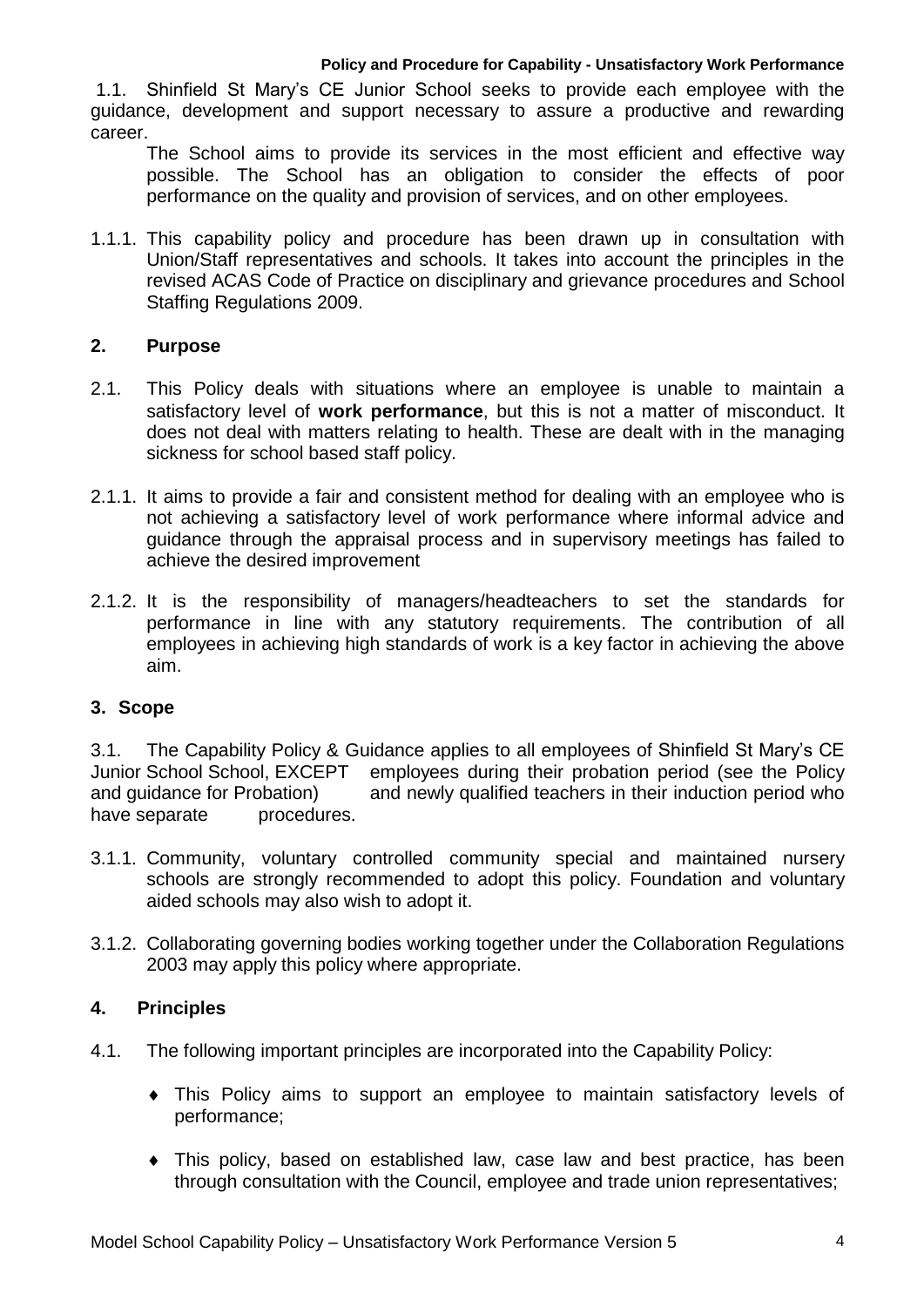Managers/headteachers have the right to meet with employees where they have concerns about performance. Employees have a right to know what is expected of them. It is expected that standards of work should be set and reviewed informally through the appraisal process, see the Appraisal Policy. If the appraiser is not satisfied with the progress the employee will be notified in writing that the appraisal system will no longer apply and that their performance will be managed under the formal capability procedure.

- An employee may be accompanied at each formal stage by an employee/ recognised trade union representative or other staff representative of their choice.
- $\bullet$  If the outcome of the capability hearing at stage three is dismissal, an employee has the right to appeal;

## **5. Keeping Records**

Records must be kept of the following:

- Appraisal meetings and interim supervisory meetings
- Performance Plan to monitor improvement.
- Records of /hearings within the Capability procedure
- Records of action will be disregarded for future capability purposes after 12 months. In exceptional circumstances, records may only be disregarded after 24 months.

The school processes any personal data collected during the capability process in accordance with its data protection policy. Further details can be found in the Privacy Notice on the school's website. Any data collected is held securely and accessed by, and disclosed to, individuals only for the purposes of completing the capability procedure.

#### **6. Capability Procedure**

## **6.1. Defining Work Performance/Capability Issues**

- 6.1.1. A work performance/capability issue may arise when an employee is frequently or significantly failing to carry out their responsibilities or duties in a satisfactory manner. This may be due to a lack of professional knowledge, an inability to cope with reasonable workloads or not being able to meet identified standards. Alternatively it may be due to an inability to prioritise work, a lack of aptitude for the work itself, inadequate training or a difficulty in adapting to changes in the workplace
- (i.e. new processes/technology).

## **6.2. Roles & Expectations**

- 6.2.1. **All Employees -** have a contractual responsibility to perform at a satisfactory level. Employees are therefore expected to be committed to achieving satisfactory levels of performance and to attend any meetings and hearings convened in accordance with the Capability Policy.
- 6.2.2. **Managers/headteachers –** are responsible for making sure employees are aware of school policies, practices and processes and for applying this policy in a fair and consistent manner. They are also responsible for ensuring employees are supported

Model School Capability Policy – Unsatisfactory Work Performance Version 5 5 5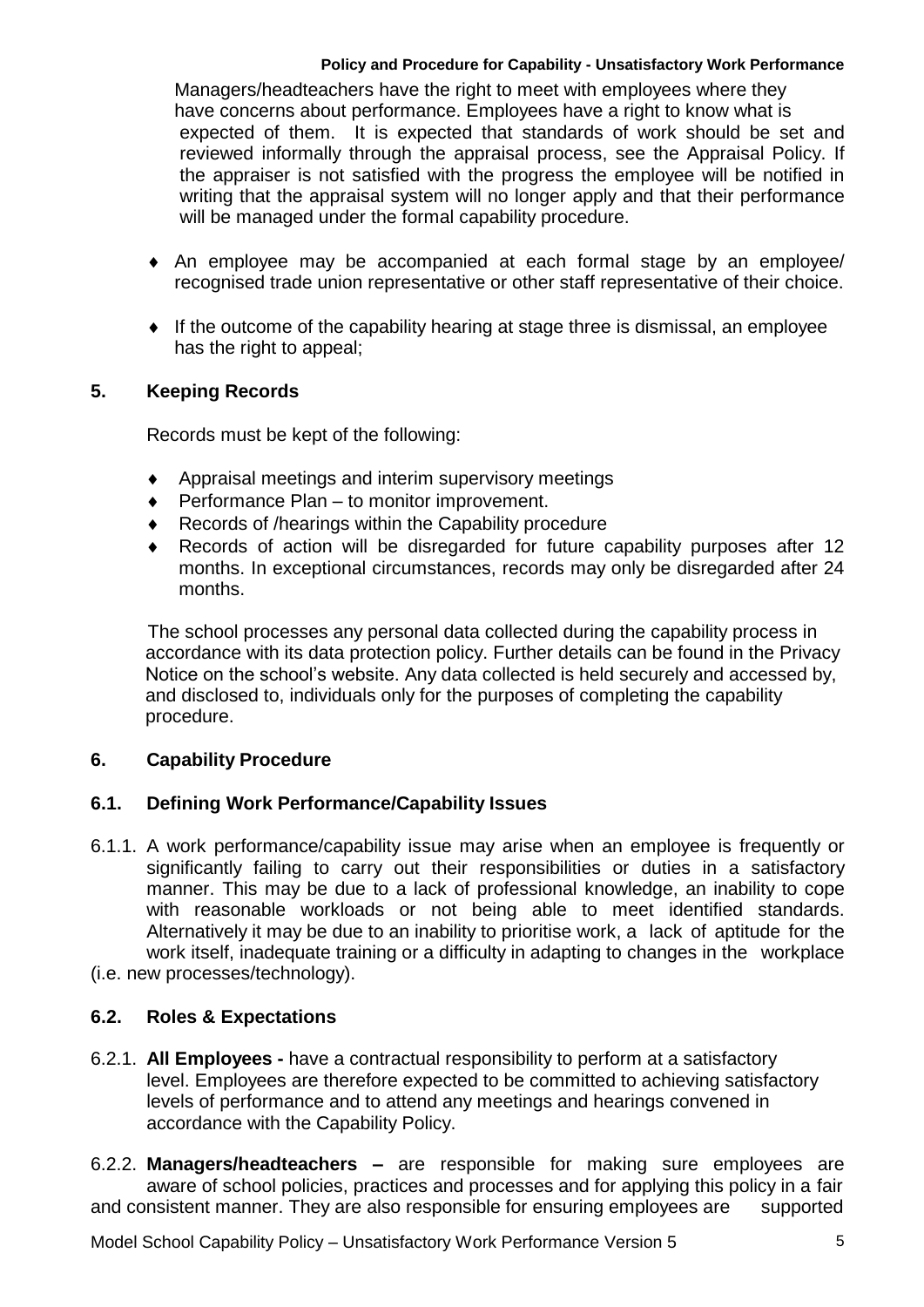and assisted in achieving the required standards of performance and not asking their employees to take on unreasonable workloads. This responsibility includes **carrying out induction, supervisory and appraisal meetings, setting realistic and measurable** standards, supporting employees in reaching them (via training and coaching etc), ensuring they are met and taking appropriate action within the procedures when they are not being met.

- 6.2.3. **HR Consultant** the manager/headteacher of any capability case will inform their HR Consultant before they proceed to stage one of the formal procedure. A HR Consultant will normally be present at all formal Capability hearings and appeals.
- 6.2.4 **Trade union/staff representatives or work colleague** *-* may be requested by an employee to accompany him/her at each **formal** stage of the procedure*.*

## **6.3. Trade Union Representatives**

- 6.3.1. Where the Capability procedure is to be applied to accredited Trade Union representatives (stewards), no formal action will be taken until the case has been discussed with a full time official of the recognised Trade union.
- **6.4**. **Headteachers' Performance -** Where a headteacher's performance is causing concern the chair of governors will consult with the LA before initiating the procedure. As far as it is feasible the same process will be followed as for other staff.

## **6.5. Non Attendance of Employee**

- 6.5.1.Requests for postponements or adjournments should not normally exceed 5 working days. If the absence seems to have been triggered by the commencement of the Capability procedure the case should immediately be referred to Occupational Health to assess whether the individual's health and fitness enables him/her to deal with the ongoing capability procedure.
- 6.5.2. If the employee is unable to attend a hearing due to illness or fails to take part in the Capability Procedure, the procedure may continue in the employee's absence. The employee must submit a medical certificate for the period of absence. Any written submission or representations made by the employee, or on their behalf, will be considered. At least two attempts will be made to arrange a hearing that the employee can attend. If the employee is still unable to attend, the hearing can proceed with a Union representative or work colleague of his/her choice. If the employee does not wish any other person to attend as his/her representative they must inform their manager/headteacher in writing and may make a written submission. The hearing can then proceed without the presence of the employee or representative.
- **6.6. Grievance** Where an employee raises a grievance during the capability process the process may be temporarily suspended in order to deal with the grievance. An example may be:
	- A bias is alleged in the conduct of the capability hearing
	- There is possible discrimination.

Where the grievance and capability cases are related it may be appropriate to deal with both issues concurrently.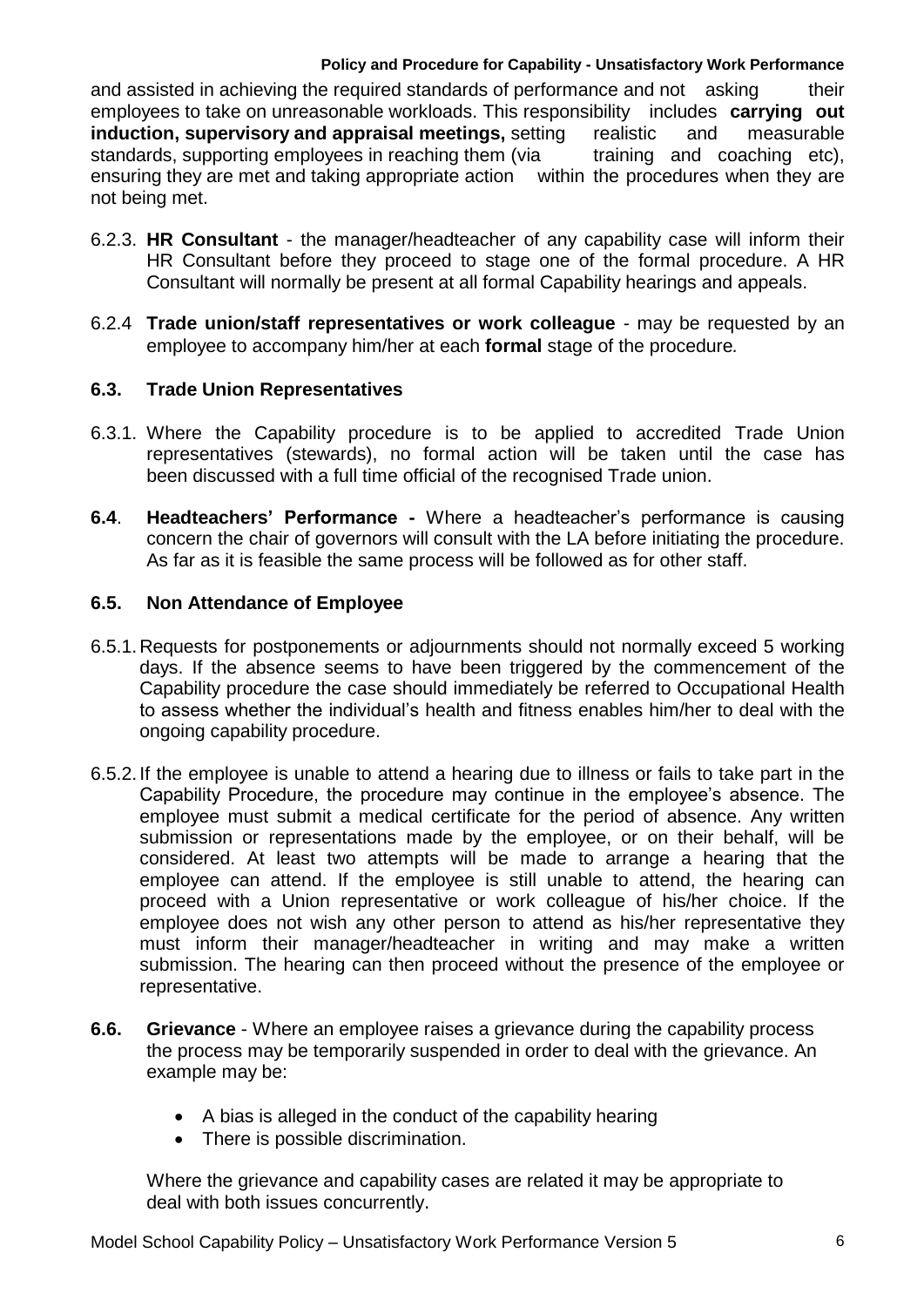### **6.7. Suspension**

- **6.7.1**. Exceptionally where due to poor performance there is a risk to the employee or children an employee *may* be suspended with full pay pending the outcome of a performance assessment. Suspension is not a penalty and must be a last resort Managers should be aware of the likely impact suspension will have on the employee and must ensure that the period of suspension is as brief as possible. *Managers/headteachers should first seek advice from their HR Consultant before suspending an employee.* Where appropriate the manager must inform the employee's representative.
- **6.7.2**. A meeting must be arranged to inform the employee that suspension is being considered, the reason for suspension and duration, this must be immediately confirmed in writing. The letter of suspension must be signed by the headteacher or his or her representative.
- **6.7.3.** If suspension lasts longer than 4 weeks it should be reviewed thereafter at least on a fortnightly basis or as mutually agreed. The employee will be informed of the decision in writing after each review. A manager/headteacher from the school without any previous involvement will be nominated to maintain contact with the employee during the period of suspension.
- **6.7.4.** The employee must make him or herself available for meetings/hearings during the procedure where their health permits. Where an employee cannot attend due to ill health their appointed representative may attend in their place or the employee may make a written submission. The employee must submit a medical certificate for the period of absence.
- **6.7.5**. Employees must not take alternative employment while the contract of employment still applies
- **6.7.6**. The manager/headteacher will need to manage communication at the individual's place of work carefully and sensitively when a member of the team is suspended *and before their return to work.*

#### **6.8. Dismissal**

- 6.8.1. The school will offer reasonable assistance to its employees to resolve issues of poor performance. However, it may not be reasonable or feasible, to sustain employment in all circumstances. Consequently unsatisfactory work performance may, after due consideration, lead to termination of employment.
- 6.8.2. At stage one the manager/headteacher would normally advise the employee that dismissal could result, if a satisfactory level of performance is not achieved.
- 6.8.3. If dismissed on capability grounds the employee must receive full contractual pay during the notice period, even when the entitlement to full sick pay might have expired. Termination of employment must be with contractual or statutory notice, whichever is the greater.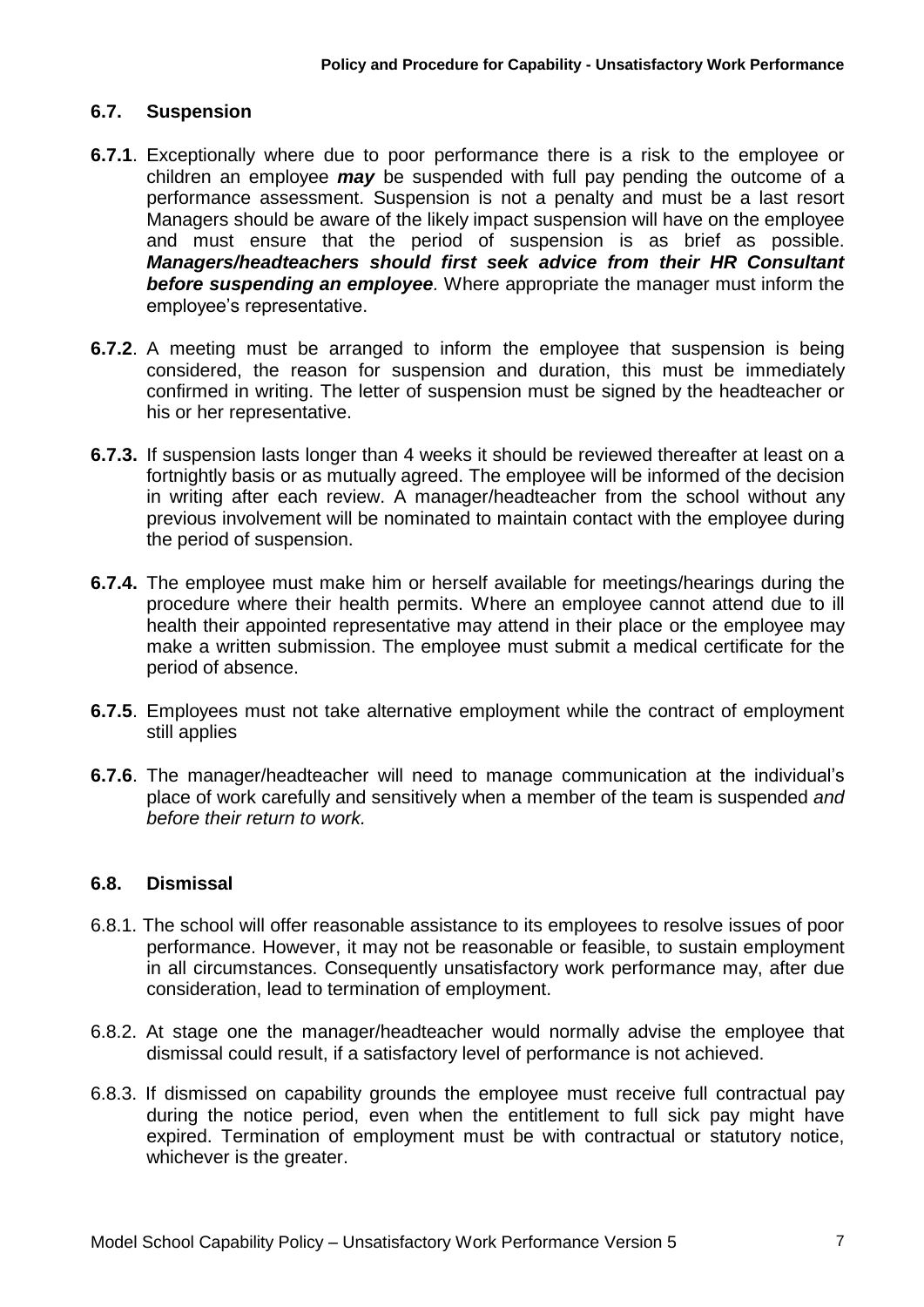- 6.8.4. Where an employee has accrued annual leave, the employee may be paid in lieu of annual leave which has been accrued or where appropriate the employee may take their annual leave during their notice period.
- **6.9. Time Scales -** As each case will be different it is not appropriate to set fixed timescales for each stage of the procedure. However, as a general guide a review period would normally be not less than 4 weeks. During this period monitoring of performance should be carried out at regular intervals.
- 6.9.1. A working day is defined as being Monday, Tuesday, Wednesday, Thursday or Friday during term time.

## **7. Transition to Capability Procedures**

Concerns about performance will be raised initially through the Appraisal process – see the Appraisal Policy. If the appraiser is not satisfied with progress, the teacher will be notified in writing that the appraisal system will no longer apply and that their performance will be managed under the capability procedure. They will be invited to a formal capability meeting in accordance with the school's Capability procedure.

## **8.1. Stage One –Formal Capability Hearing/First Written Warning**

- 8.1.1. If support through the appraisal process does not bring about an improvement the manager/headteacher should inform the employee in writing that they will be taking formal action. The manager/headteacher will arrange a formal capability hearing with the employee or, if this is not possible, their representative. This must be confirmed in writing giving at least five working days notice from the date the letter was sent to the employee. The letter should include the following:
	- That the hearing is being held in accordance with the Capability Policy & **Procedure**
	- The nature and details of the unsatisfactory performance
	- The date, time and location of the hearing
	- The employee's right to be accompanied
	- $\bullet$  Identity of the person conducting the hearing and the Human Resources **Consultant**
	- Any accompanying documents
	- ◆ A copy of the Capability Policy & Procedure
- 8.1.2. At the hearing, the manager/headteacher will tell the employee in specific terms the standards expected and current shortfalls. For teachers the examples of which teacher standards are not being met will be identified. The employee and/or representative will have the opportunity to put forward their own views and explanation. Where it is found that the employee's performance is unsatisfactory the manager/headteacher will give the employee a written warning and a Performance Improvement Plan setting out:
	- the performance problem
	- the improvement that is required (Improvement Plan)
	- the timescale for achieving this improvement
	- a review date and
	- any support, including any training or coaching that the employer will provide to assist the employee.

Model School Capability Policy – Unsatisfactory Work Performance Version 5 8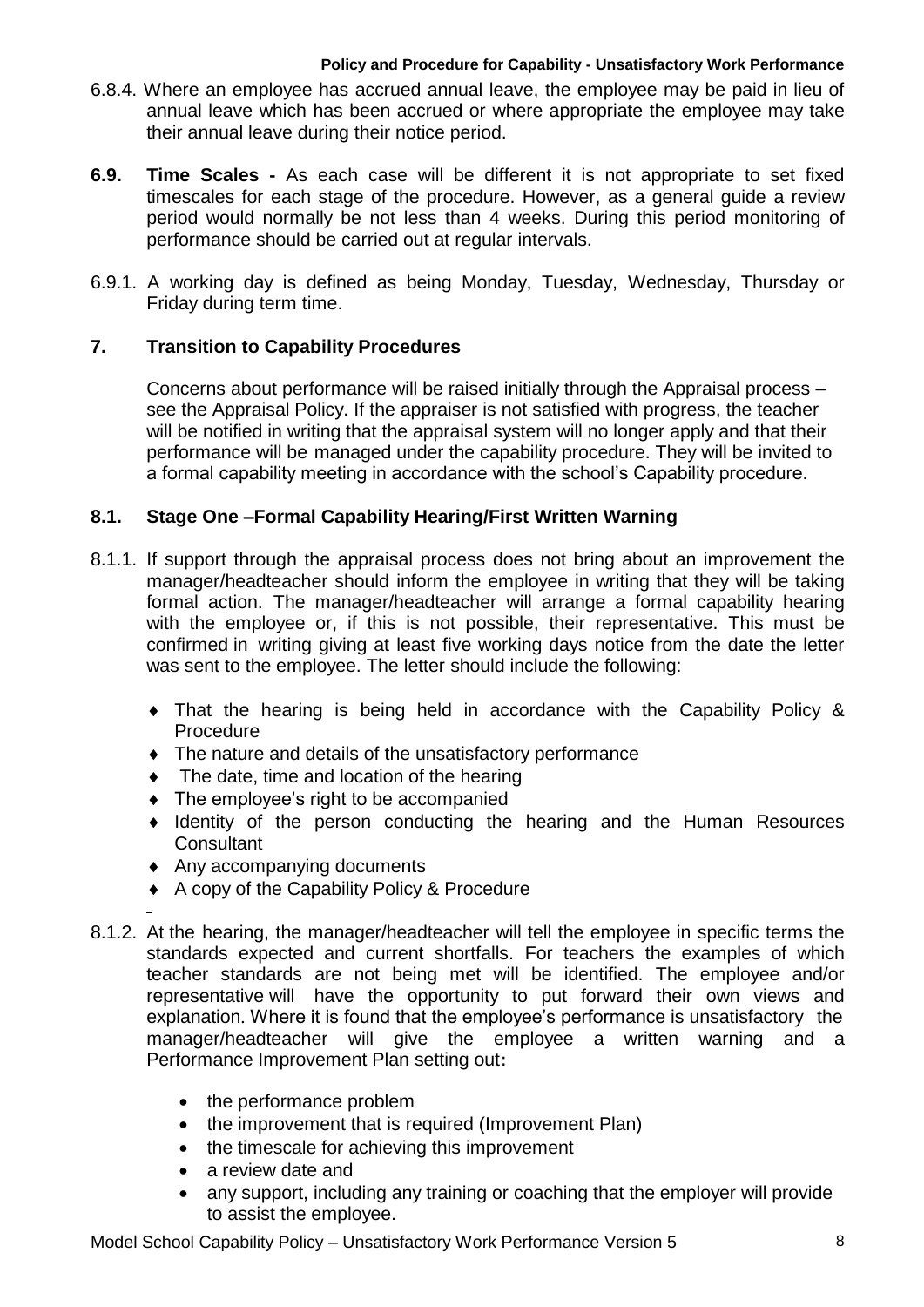- that if performance does not improve, then the question of the employee's continued employment may be considered
- The employee's right of appeal.

The timescale for improvement will depend on the circumstances of the individual case, but would normally be between four and ten weeks.

**A note relating to all formal warnings will be retained on the individual's personal file. Warnings will normally be disregarded for capability purposes after a period of 12 months (this may be extended to 24 months in exceptional circumstances).** 

- 8.1.3. The employee should be informed that the first written warning represents the first stage of the formal procedure and that failure to improve could lead to a final written warning and, ultimately, dismissal. In very serious cases, for example where the education of children is in jeopardy, this first warning could be a first and final written warning. In these cases failure to make satisfactory improvement during the review period will lead straight to a Dismissal hearing see paragraph 8.4. A copy of the Performance/ improvement plan should be kept and used as the basis for monitoring and reviewing performance over the specified period. The employee should also be referred to his or her right of appeal.
- **8.2. When Dealing with Poor Performance - Target Setting** Where targets for improvement are set they should be clearly defined in the Performance Plan. The aim is to help the employee achieve what is expected of him/her and to restore the individual's confidence in his or her own abilities with appropriate timescales. They should be revised as necessary and where possible agreed between the two parties. Targets should be SMART – Specific, Measurable, Attainable, Reasonable and Time-limited. This information should be recorded.

#### **8.3. Stage Two – Formal Capability Hearing/Final Written Warning**

- 8.3.1 If following the review period at stage one satisfactory performance has still not been maintained, the employee will be requested to attend a second formal capability hearing. This must be confirmed in writing, giving the employee at least five working days notice, from the date the letter was sent to the employee.
- 8.3.2 If at the end of the hearing there is a belief that capability action is appropriate the manager/headteacher will issue a final written warning. The employee must be informed that a failure to improve may result in dismissal. The employee should also be referred to his or her right of appeal.
- 8.3.3 At this stage, the employee and manager/headteacher will discuss why there is still a shortfall in the expected standards and where appropriate the performance plan should be amended to resolve the shortfall. The manager/headteachers should also discuss the timescale for achieving this improvement and the date for the next review meeting.
- 8.3.4 The employee will receive written notification of the outcome of this stage of the Capability Procedure, including the right of appeal.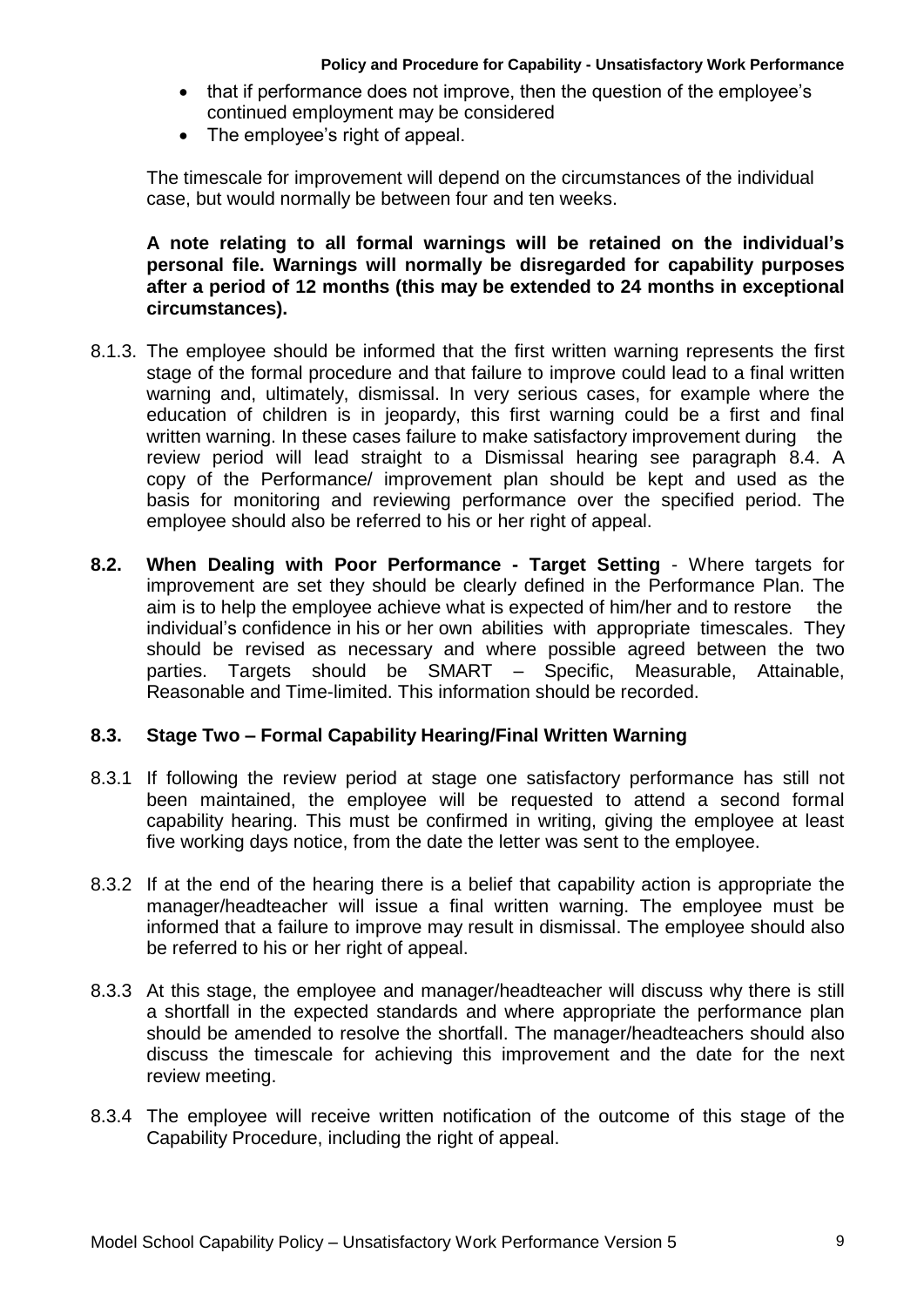#### **8.4. Dismissal Hearing- Stage Three**

- 8.4.1. Where performance is still below the expected standard following the review period at Stage 2, or Stage I in very serious cases, the employee will be requested to attend a dismissal hearing. This must be confirmed in writing giving the employee at least 5 working days notice of the hearing.
- 8.4.2 The purpose of the Dismissal Hearing will be to consider whether the employee's employment should be terminated where satisfactory performance has not been maintained .
- 8.4.3. The Hearing will either be chaired by the headteacher or a panel of governors. Governing bodies will need to determine their preferred approach to initial dismissal decisions and write these into their policy). DfE guidance accompanying the 2009 staffing regulations says that governors should delegate the responsibility for initial staff dismissal decisions to the headteacher. Appeals against the dismissal decision would then be heard by governors.
- 8.4.4. In practice it will not always be possible for the headteacher to take the decision, as their involvement throughout the procedure will have precluded the fairness of this. In these cases it would be appropriate for a panel of three governors to consider dismissal, with the case being presented by the headteacher. Any appeal would then be heard by a panel of three governors, previously not involved.
- 8.4.5 The employee (or representative) and the manager will have the opportunity to submit (via the clerk of the governors), 3 working days, in advance of the hearing any documentary evidence to be presented in the hearing.

#### **8.5. The Appeal**

- 8.5.1. An employee can appeal at any level of the formal stage of capability process i.e. Formal Written Warning, Final Written Warning or Dismissal where unfairness is alleged relating to how the hearing is conducted or there is possible discrimination against the employee. Appeals will be heard by a panel of three governors.
- 8.5.2 Appeals should be made in writing within 5 working days of receipt of the decision letter stating the grounds for appeal and should be addressed to the clerk to the governing body. The appeal panel will consider the reasonableness of the action to date or whether, in the case of a dismissal decision, a further defined period of monitoring should be provided.
- 8.5.3. The employee and management side must supply each other with any relevant documentation not less than three working days before the appeal date. New documents will not be admissible unless new information has come to light, which was not available at the original hearing.

#### **8.6. Grounds of Appeal**